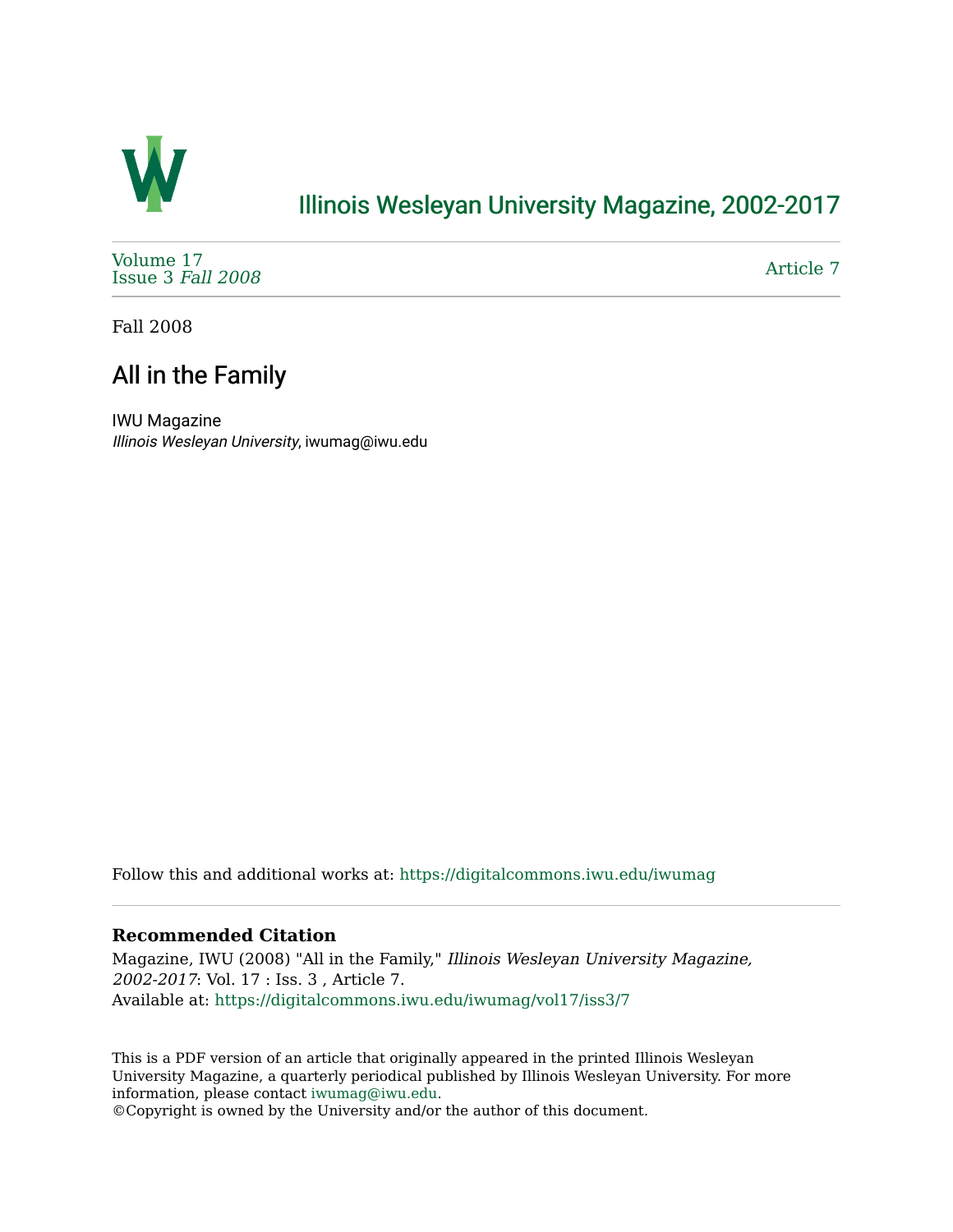## All in the Family

**Fitting 14 at dinner table is just one challenge for the Rueggs.** 



**The Ruegg family is headed by two alumni, parents Tim and Peggy (above middle).**

Tim Ruegg '82 is used to getting double-takes from strangers when he goes out with his family. It's not all that surprising, since Tim and his wife Peggy '82 are the parents of 12 children

"We get everything from shock and awe to downright disgust," he says. "When we go into a restaurant you see people stand and count us with their fingers."

The Rueggs married after graduating from Illinois Wesleyan, where Tim was

a music major and Peggy majored in elementary education. Tim came from a family of six and his wife from a family of four.

When they were first married, Tim wanted four children and Peggy wanted six.

"We used to tell people we had my six and his four," she says. "Then we had more than that."

From oldest to youngest are Courtney, 22; Bethany, 21; Eryn, 19; Abigail, 17; Jordan, 16; Douglas, 14; Hannah, 13; Isaac, 11; Kevin, 10; Lucas, 9; Felicity, 8 and Noah, 4.

After graduation, Tim entered the Air Force and was stationed at Offutt Air Force Base. He started playing trombone in the Air Force Band and then began composing, two hobbies he still enjoys.

The family moved to California to start a music program at a Bible college, but longed to return to the Midwest. Now, the Rueggs have settled in Seward, Neb., where Tim is the minister at Calvary Baptist Church and Peggy makes use of her education degree to home school most of their children.

To help support his family, Tim is also the meat manager at the local WalMart. Though Tim has two jobs and many of the older children work full- or part-time, the Rueggs almost always find time to eat dinner together at their 14-person dining room table.

"It's tight, but we all fit," Peggy says.

Though 12 mouths to feed may seem like a lot, Tim says, "children are not expenses, they're people."